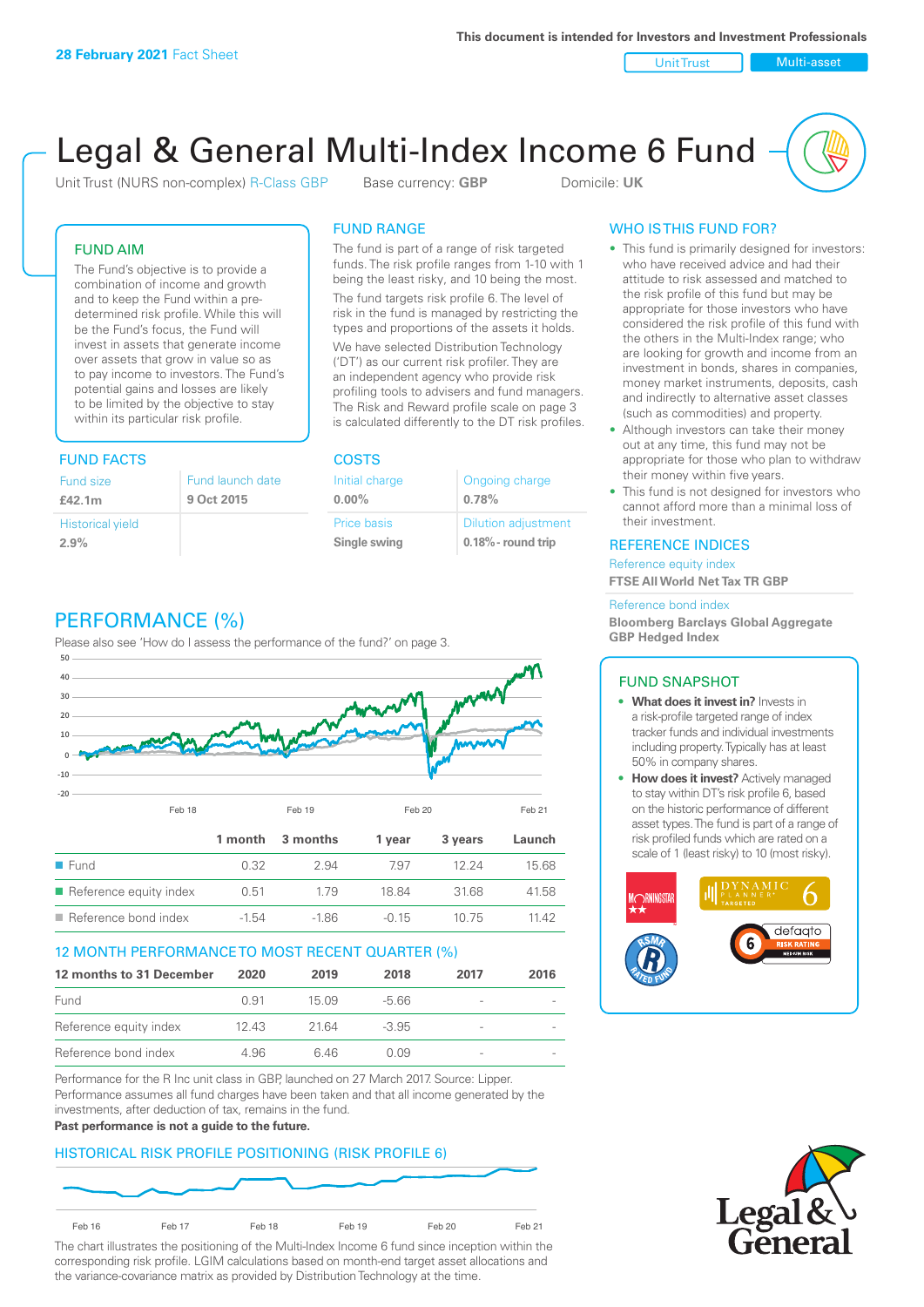# Legal & General Multi-Index Income 6 Fund

Unit Trust (NURS non-complex) R-Class GBP

# PORTFOLIO BREAKDOWN

All data source LGIM unless otherwise stated. Totals may not sum due to rounding.





# FUND MANAGERS

The fund managers have responsibility for managing the multi-index fund range. They are part of the Multi-Asset Funds (MAF) team in LGIM. This team focuses on designing and managing multi-asset funds that are tailored to match the specific objectives of various client types. The team sits within a wider Asset Allocation team which combines both depth of experience with a broad range of expertise from different fields, including fund management, investment consulting and risk management roles.

# TOP 10 HOLDINGS (%)

| <b>L&amp;G UK Index Trust</b>                                    | 14.5 |
|------------------------------------------------------------------|------|
| iShares UK Equity UCITS ETF                                      | 9.5  |
| L&G US Index Trust                                               | 7.5  |
| L&G Emerging Markets Government Bond (US\$) Index Fund           | 7.0  |
| L&G High Income Trust                                            | 6.5  |
| L&G Emerging Markets Government Bond (Local Currency) Index Fund | 6.0  |
| L&G Global Emerging Markets Index Fund                           | 6.0  |
| L&G European Index Trust                                         | 6.0  |
| <b>L&amp;G Pacific Index Trust</b>                               | 5.5  |
| Global REITs Index Trust                                         | 4.0  |